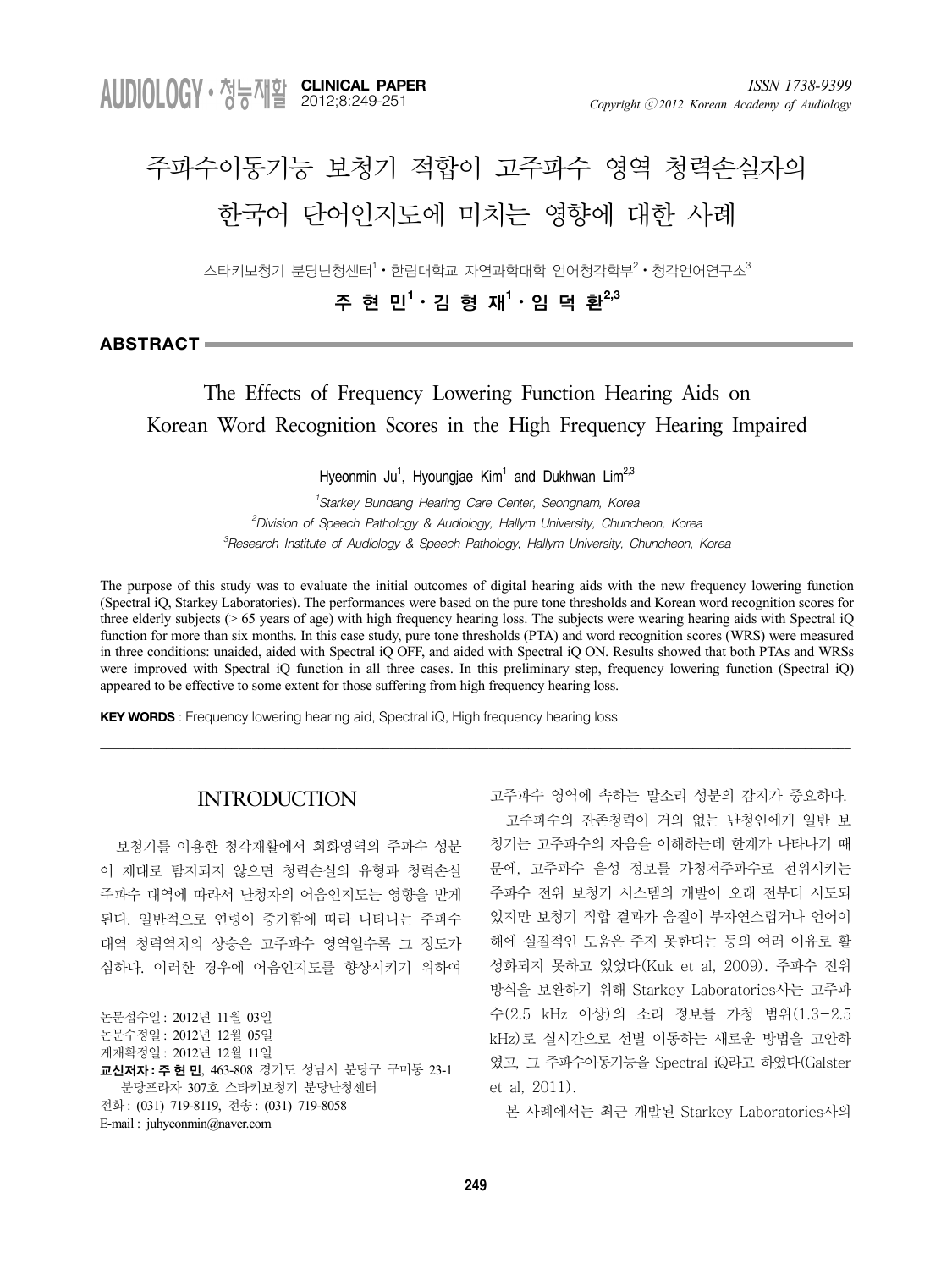주파수이동기능인 Spectral iQ를 사용한 보청기 적합을 한국어 사용자를 대상으로 실시하여 그 초기 결과를 살펴 보고자 하였다. 이를 위하여 음장조건에서 순음청력검사 (pure tone audiometry, PTA)와 단어인지도검사(word recognition score, WRS)를 실시하여 보청기 착용 전과 후, 주파수이동기능의 활성화 유무에 따른 주파수 대역별 청력역치와 단어인지도(WRS)의 변화를 살펴보고자 하 였다.

# MATERIALS AND METHODS

#### 1. 연구 대상

본 연구는 2 kHz 이상의 고주파수 영역에서 55 dB HL 이상의 청력손실이 나타나는 65세 이상 성인 3인을 대상 으로 실시하였다. 대상자는 모두 양이에 보청기를 최소 6 개월 이상 사용하였다.

#### 2. 연구 방법

청력검사는 배경 소음 수준이 40 dBA 이하인 방음실에 서 Starkey Laboratories사의 청력검사기 AA30을 이용 하여 실시하였다. 음장검사의 경우는 스피커를 통해 변조 음(warble tone)을 제시하여 6개 주파수 별로(.25 kHz, .5 kHz, 1 kHz, 2 kHz, 4 kHz, 8 kHz) 청력 역치를 측 정하였고, 단어인지도는 보청기 착용 전, 후 각각의 쾌적역 치를 측정하여 평가하였다.

검사는 세 가지 조건, 즉 보청기를 착용 하지 않은 상태 (unaided)와 주파수이동기능을 비활성화한 보청기 착용 상태(Spectral iQ OFF) 그리고 주파수이동기능을 활성화 한 보청기 착용 상태(Spectral iQ ON)로 구분하여 실시 하였다. 본 실험에 사용된 보청기는 모두 Spectral iQ 기 능을 내포하고 있으며, 일상생활에서 6개월 이상 사용한



**Figure 1**. Hearing thresholds of subject A at six frequencies **Figure 2**. Hearing thresholds of subject B at six frequencies

가장 최근의 적합 상태와 유사하게 하여 주파수이동기능의 변화 이외에는 변수를 최소화한 조건으로 실시하였다.

## **RESULTS**

피검자 3인을 대상으로 하여 보청기를 착용하지 않은 상태(unaided), Spectral iQ를 비활성화한 보청기를 착용 한 상태(Spectral iQ OFF), Spectral iQ를 활성화한 보청 기를 착용한 상태(Spectral iQ ON)로 구분하여 순음청력 역치와 단어인지도 검사를 실시하였다(Fig. 1-3)

청력역치는 Spectral iQ를 비활성화한 보청기를 착용한 상태(Spectral iQ OFF)에서 보청기를 착용하지 않은 상 태(unaided)보다 평균 역치가 약 21 dB HL 정도 향상되 었다. Spectral iQ를 활성화한(Spectral iQ ON) 보청기를 착용하였을 때는 Spectral iQ를 비활성화한 보청기를 착 용한 상태(Spectral iQ OFF)와 평균 역치 차이가 거의 나타나지 않았으나, 8 kHz에서는 약 47 dB HL로 가장 큰 차이가 나타났다.

세 가지 조건 중에서 단어인지도는 Fig. 4에서와 같이 Spectral iQ를 활성화한 보청기를 착용한 경우에 가장 높 게 나타났다.

Spectral iQ를 비활성화 시킨 보청기 착용 상태(Spectral iQ OFF)보다 Spectral iQ를 활성화시킨(Spectral iQ ON) 보청기 착용의 경우에 단어인지도가 피검자 A는 약 8%, 피검자 B는 약 12%, 피검자 C는 약 24% 증가하였다.

# DISCUSSIONS AND CONCLUSIONS

본 실험의 3개 사례를 분석해 보면, 주파수이동기능을 비활성화한 보청기(Spectral iQ OFF)를 착용했을 때보다